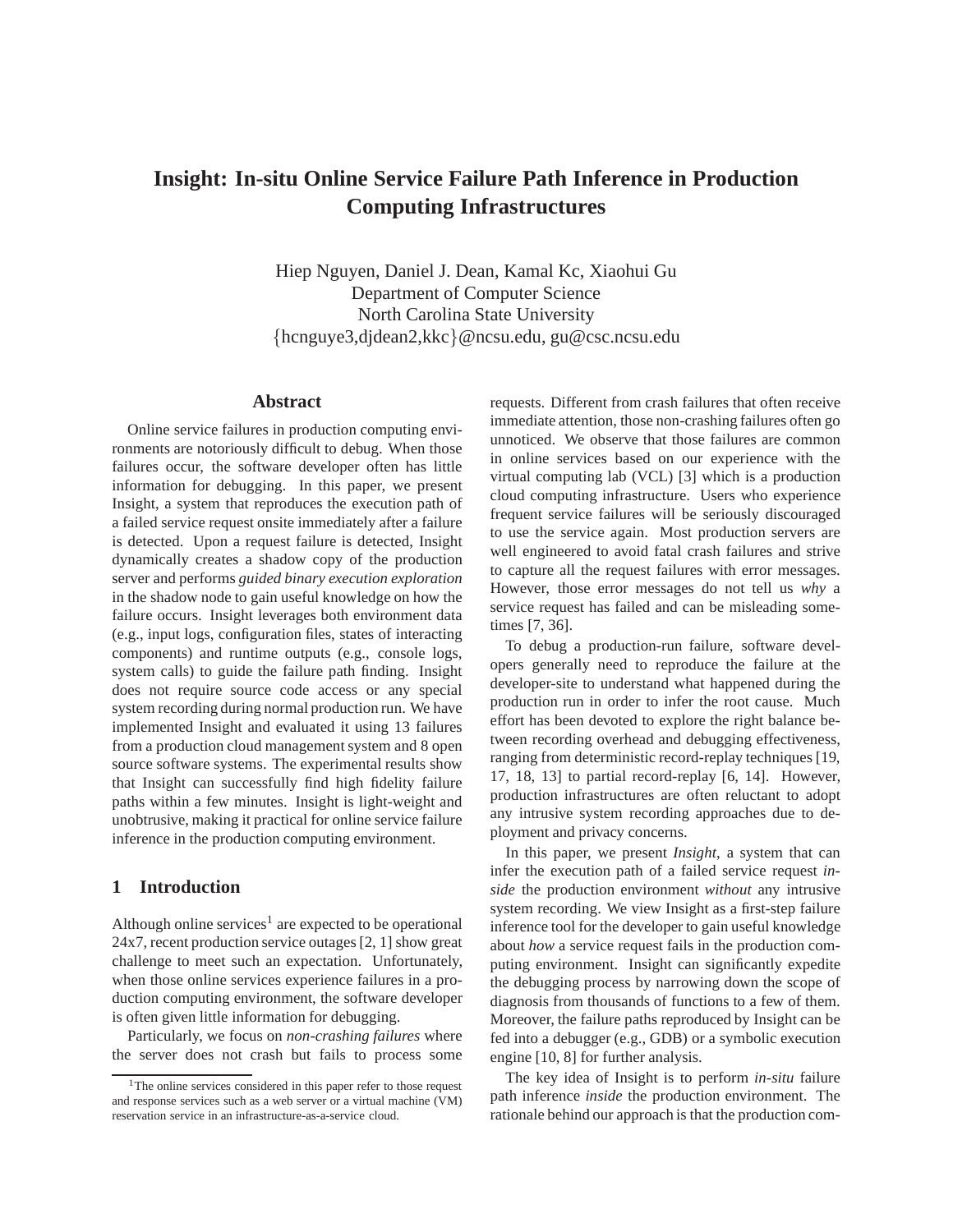puting environment provides many useful clues for us to perform failure inference more efficiently than offline approaches. Those clues include both *environment data* (e.g., input  $\log s^2$ , configuration files, state of the faulty component, interaction with other production servers such as database query results) and *runtime outputs* (e.g., console logs, system call traces). Our experiments show that using environment data and runtime outputs can greatly *reduce the failure path search scope* and provide *important guidance* for us to find the correct failure path.

When a request failure is detected, Insight dynamically creates a shadow component of the faulty production server which produced the error message or was identified by an online server component pinpointing tool [11, 20, 27]. We detect a request failure by intercepting error messages or employing system anomaly detection tools [32, 15]. Since the production server is still alive during non-crashing failures, the shadow component can inherit the failure states of the faulty production server. Moreover, the shadow component allows us to decouple failure inference from the production operation. The production server can continue to process new requests without worrying about losing important diagnostic information. Our current prototype implements dynamic shadow component creation by augmenting the live virtual machine (VM) cloning technique [9, 22, 26]. Our scheme allows the shadow component to acquire environment data and runtime outputs from the production environment while imposing minimum disturbance to the production operation.

Insight proposes a novel *guided* binary execution exploration scheme that can efficiently leverage the production environment data and runtime outputs as guidance to search the failure paths. We make careful design choices in our failure inference algorithm in order to meet the following requirements: 1) *binary-only* since we cannot assume source code is available in the production environment; 2) *fast* path search in order to leverage the "fresh" environment data at the failure moment (i.e., the environment does not change much and the failuretriggering inputs or similar inputs are still in the buffer of the recent input log.); 3) no *intrusive* recording; and 4) support *both interpreted and compiled* programs.

Our guided binary execution exploration starts by replaying the last input in the input log when a failure is detected. However, Insight does not require the exact failure-triggering input to find the failure path since our binary execution exploration scheme can inherently handle incorrect environment data (e.g., different inputs, outdated or missing query results). During replay, we use the runtime outputs as guidance to stop searching along wrong paths, that is, if the replay produces a mismatched output, we roll back the execution to the previous branch point and flip the branch condition value (e.g., from true to false) to search a different path. If no matched path is found using the current input, we replay the next input in the input log and repeat the above process. We also support concurrent multi-path search to further shorten the failure path search time. Multipath search also allows Insight to find multiple candidate failure paths that match the output of the production run.

We consider both *console log messages* and *system call traces* in the output matching. Most production servers already record console logs. If the production program produces many console log messages, our experiments show that Insight can rely on console log messages to produce high fidelity failure paths. However, if the production program includes very few console log messages, we propose to use system calls as hints to search paths between console logs. We chose to match system calls because they often represent key operations and can be collected using kernel-level tracing tools [5, 16] with low overhead  $(< 1\%)$ .

We intentionally skip the constraint checking during the binary path search in order to achieve *fast* failure path inference in the production computing environment. With the help of environment data, we observe that Insight only needs to flip a small number of branches and the chance of finding an infeasible path is small. To filter out infeasible paths in our final result, we can apply constraint solver [12, 29, 24] to the candidate failure paths found by Insight, which is much faster than applying constraint solver during the path search.

We make the following contributions in this paper:

- We propose to perform *in-situ* failure path inference using a dynamically created shadow server *inside* the production computing environment.
- We present a *guided* binary execution exploration algorithm that can use available *environment data* (e.g., inputs, configuration files, states of interacting components) and *runtime outputs* (e.g., console logs, system calls) as guidance to quickly find the failure path over binary code directly.
- We evaluate Insight using real system failures. Experiments show that in-situ failure path inference is feasible. Insight can efficiently use the environment data and runtime outputs when they are present to find high fidelity failure paths within minutes.

The rest of the paper is organized as follows. Section 2 compares our work with related work. Section 3 presents the design and implementation of Insight. Section 4

<sup>2</sup>We observe that most production servers buffer a set of recent inputs. Although it might be impractical to assume the input log access for *offline* diagnosis (e.g., the privacy concern), it is easy to acquire the input log within the production computing environment.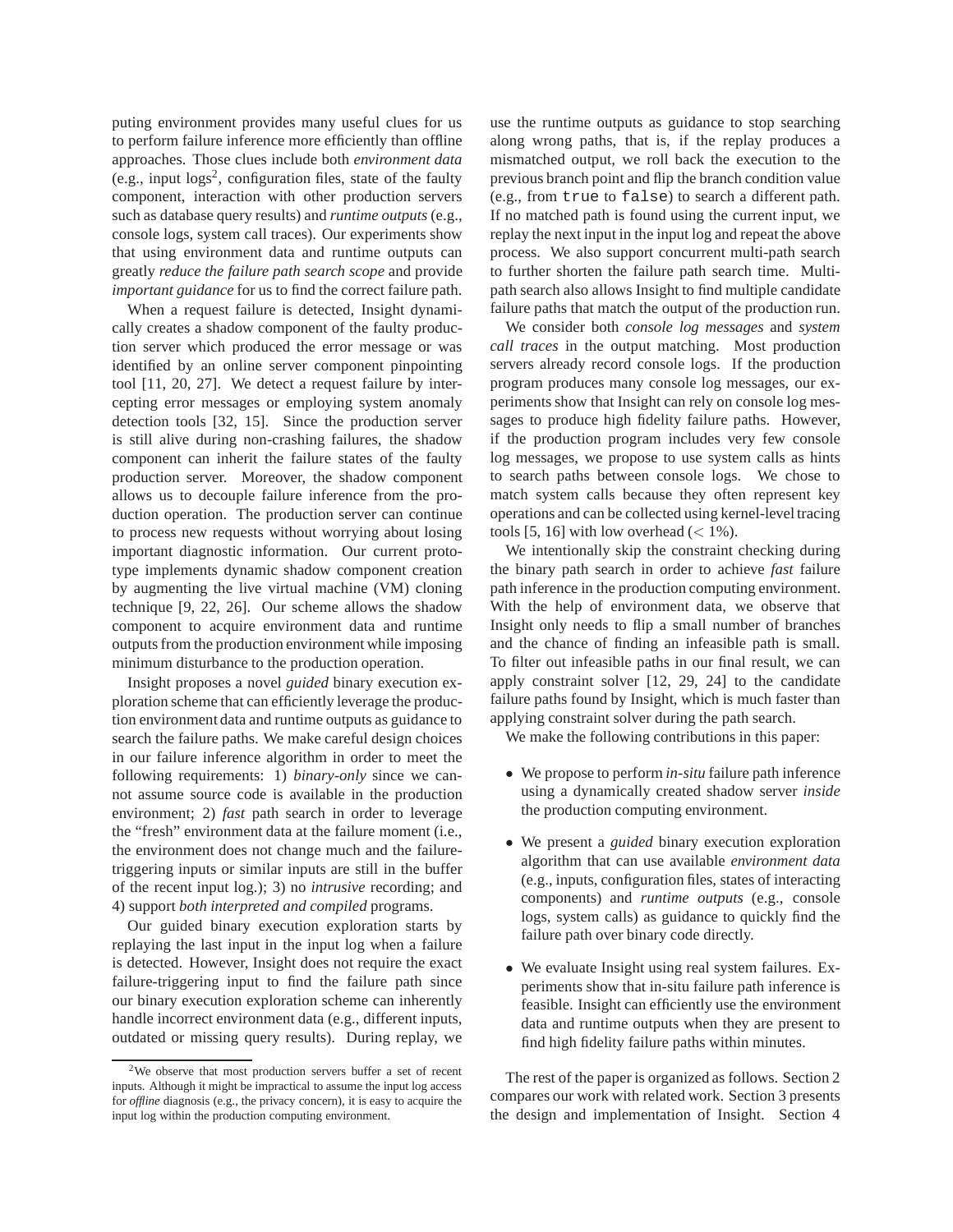presents the experimental results. Finally, the paper concludes in Section 5.

# **2 Related Work**

Production-run failure debugging is a well known challenging task. In this section, we focus on reviewing the work that is most related to Insight and describing the difference between Insight and previous approaches.

*Triage* [33] first proposed an onsite production run failure diagnosis framework. It uses checkpoint-replay with input/environment modification to perform just-intime problem diagnosis by comparing good runs and bad runs. Although Insight shares the same idea of onsite failure analysis with Triage, Insight differs from Triage in the following major ways. First, Triage performs onsite debugging on the production server directly, which can cause significant downtime to the online service. In contrast, Insight creates a shadow server to decouple the failure inference from the production operation. Second, Insight does not rely on repeated replays with input/environment modifications, which can incur a long failure analysis time and sometimes difficult to achieve in production systems. In comparison, Insight provides a fast binary execution exploration approach that uses the environment data and runtime outputs as guidance to search the failure paths on a dynamically created shadow component.

Alternatively, previous work (e.g., [19, 17, 18, 13, 30, 6, 28, 25, 39]) has proposed to introduce applicationlevel or system-level instrumentation and infer the failure path based on instrumentation data. However, large-scale production computing environments are reluctant to adopt continuous intrusive system recording approaches due to overhead and deployment concerns. For example, *Aftersight* [13] proposed to decouple complex program analysis from normal executions using VM record and replay techniques. However, VM recording can impose high overhead to the normal production execution (e.g., worst case overhead reached 31% and 2.6x for some workloads [13]). Crameri et al. [14] proposed to use static and dynamic analysis to identify those branches that depend on input and only record those branches for failure reproduction. In comparison, Insight does not record any branch during the production run but instead exploits production environment data and runtime outputs to find the correct failure path onsite immediately after the failure occurs.

Another alternative is to perform *offline* failure inference using static source code analysis [37, 38]. For example, *Sherlog* [37] uses static source code analysis to infer the possible failure paths from console logs. *ESD* [38] uses program source code and bug reports (i.e., core dump information) to reproduce a failure execution. ESD first statically analyzes the source code to infer the control path capable of reaching the bug location, and then symbolically executes the program along the inferred control path to reproduce the failure execution. Because reproducing a production run failure outside the production environment is challenging [33], offline analysis cannot leverage the production environment data (e.g., inputs, configuration files, interaction results) or some runtime outputs that are difficult to obtain offline (e.g., system calls). Moreover, it is difficult for the offline approach to localize environment issues (e.g., network failure, wrong database query results). *S* <sup>2</sup>*E* [12] provides an in-vivo multi-path analysis framework using selective symbolic execution over binaries for finding all potential bugs. In contrast, Insight aims at quickly finding the execution path for a specific occurring production-run failure.  $S^2E$  also does not consider runtime outputs when finding the failure path.

We view Insight as a first-step light-weight failure inference tool that can be used inside the production environment. We can apply the static/dynamic program analysis or symbolic execution to the candidate failure paths found by Insight to further validate the feasibility of the failure paths and localize root cause related branches.

#### **3 System Design and Implementation**

In this section, we describe the design and implementation details of the Insight system. We first present the dynamic shadow server creation scheme. We then describe our guided binary execution exploration algorithms.

#### **3.1 Dynamic Shadow Server Creation**

When a service request failure is detected, Insight dynamically creates a shadow component of the production server on a separate physical host using live VM cloning [9, 22]. Since Insight targets non-crashing failures and performs immediate cloning, we assume that the state of the shadow component is similar to the state of the production server when the failure occurs. We found this assumption holds for all the server failures we tested in our experiments.

The current prototype of Insight uses a pre-copy live KVM VM cloning system [26]. However, we can integrate Insight with other VM cloning techniques easily. Insight only requires a brief stop-and-copy phase (e.g., < 100 milliseconds [26]) where the production component is paused temporarily for transferring any remaining dirty pages. During the stop-and-copy phase, the production server just pauses its processing but can continue to receive the user requests in its input buffer. For all the server systems we tested, Insight can complete the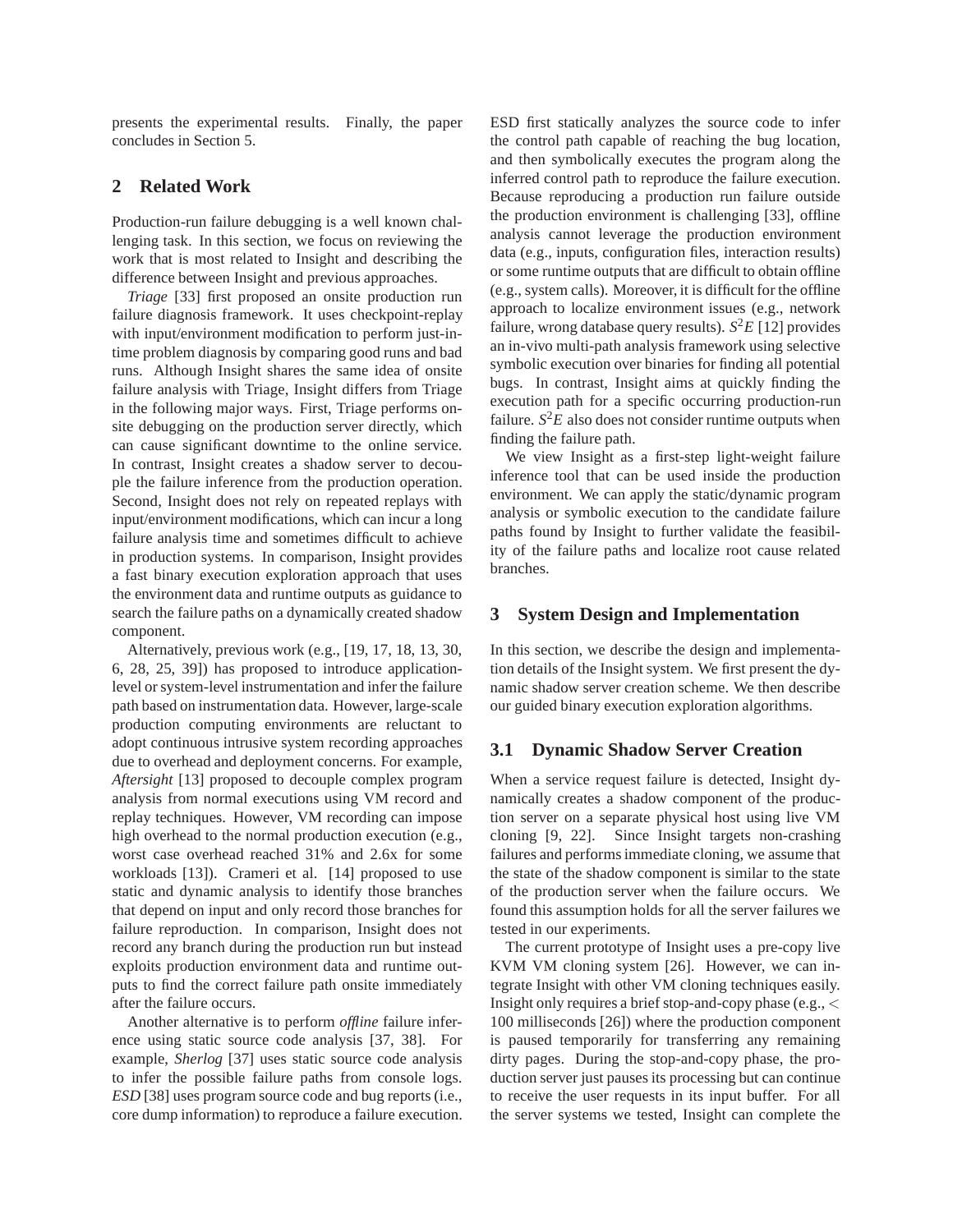

Figure 1: Our field study production server: VM reservation servers in the VCL cloud computing infrastructure [3]. The user makes a VM reservation request via a web interface. The request is stored in a database which is continuously polled by the reservation server. The reservation server forks a new process for handling each VM reservation request. First, the reservation server allocates a set of physical hosts for the user. If these hosts do not have the VM images required by the user, the reservation server then loads requested images from an image database. The reservation server then starts the ssh service and creates a user account for the user.

whole shadow component creation process within tens of seconds. Additionally, Insight performs transparent fast disk cloning to make the shadow component completely independent of the production server [26].

After the cloning is done, we need to reconfigure the shadow server to prepare it for the failure reproduction. Note that all the reconfigurations do not require any modification to the server software. Because live VM cloning makes the shadow server inherit all the state from the production server, which includes the IP address, the shadow server may immediately send out network packets using the same IP address as the production server, causing duplicate network packets and application errors. To avoid this, we first disconnect the network interface of the shadow server, clear the network buffer, and then reconnect the network interface of the shadow server with a new IP address.

To leverage the production environment for failure reproduction, we need to allow the shadow server to interact with other servers in the production environment for retrieving needed information. Figure 1 shows our field study production server which is a VM reservation server in an infrastructure-as-a-service cloud. The reservation server needs to interact with a MySQL database server to search for available physical hosts, look up the VM image name, and update the reservation state. Insight registers the shadow server with the database server using event-driven application auto-configuration [26]. Other interactions can be enabled in a similar way.

If the interaction requires the shadow server to read

information from the environment (e.g., query from a database), the interaction is allowed. However, if the interaction requires the shadow server to update some information in the environment (e.g., write to a database), the interaction will be filtered to avoid undesired disturbance to the production server. We use an interaction filtering proxy to intercept outputs from the shadow server and drop selected outputs based on the query type. The proxy runs outside the shadow server software but on the same physical host with the shadow server. For example, our field study production server is written in Perl. We implemented the interaction filtering proxy within the Perl interpreter. We can also perform interaction recording on the *shadow server* to log important environment data which will be helpful for developers to diagnose a failure caused by an environment issue.

Insight is resilient to false alarms by providing light-weight runtime failure path inference and flexible cloning. If a false alarm is confirmed by the online anomaly detection tool before the shadow server is started, we simply cancel the live VM cloning operation. If a false alarm is confirmed after the shadow server is already started, we issue a delete command to the shadow server and release all resources allocated to the shadow server. In our field study server system, we use the critical error messages for detecting failures, which has few false positives [21]. We can also combine the error message detection with other failure prediction tools [31] to further reduce the false alarms.

## **3.2 Guided Binary Execution Exploration**

Insight performs guided binary execution exploration in the shadow component to find the failure path. The execution exploration engine intercepts conditional jump statements (e.g., JZ, JNE, JE) in the binary code and explores different execution paths by manipulating the jump conditions (true or false). We assume all the conditional statements including the switch statements are translated into one or multiple conditional jump statements in the binary code. For example, in  $C/C++$  program, we can compile the code using the fno-jump-tables option in gcc.

To start the execution exploration, we first replay the last input in the input log when the failure is detected. We employ an input replay proxy to retrieve the input log from the production server when the failure is detected. As mentioned in the Introduction, most production servers buffer recent inputs in an input log file. For example, a web server stores its input (i.e., HTTP requests) in the access log file. For VCL reservation server, the inputs (i.e., VM reservation requests) are stored on a database server. Although our experiments show that inputs play a crucial role in the failure path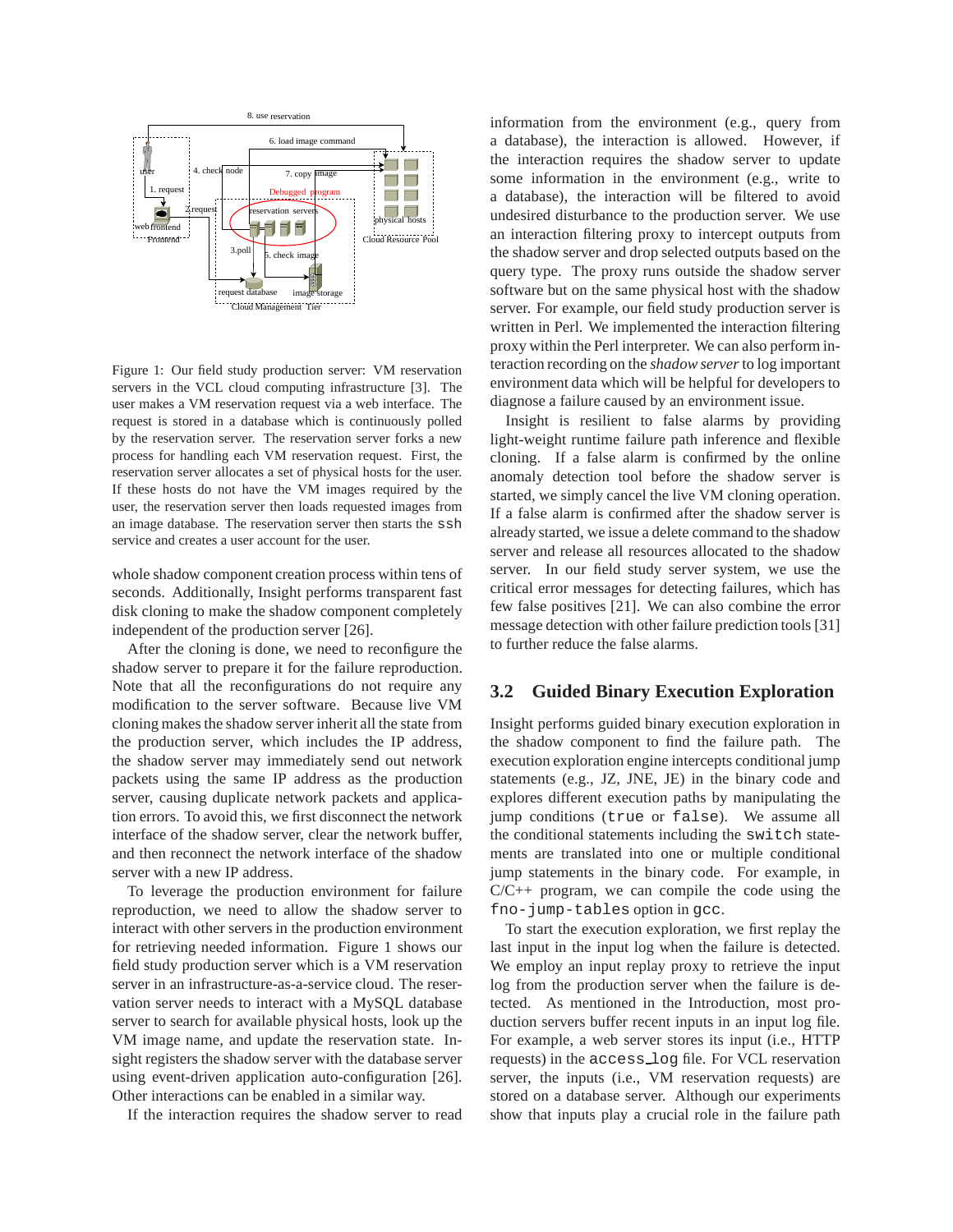inference, Insight does not require the exact failuretriggering input to find the failure path.

During the replay, we check whether the shadow component produces the same outputs (i.e., console log messages, system call sequences) as the failed service request. We will describe the output matching scheme details in the next section. A replayed path can produce mismatched outputs either because we did not replay the exact failure-triggering input or because some environment data (e.g., database content) was changed during the shadow component creation. We use an *unmatched output as a hint* to stop searching along a wrong path. Under those circumstances, the execution is rolled back to the previous branch point and we flip the branch condition to search a different path. If rolling back to the previous branch point still cannot produce any matched failure path, we rollback to the branch point before the previous branch point and so on. To avoid redundant search, we stop the rollback process when we see the previous console log message again. If no matched path is found using the current input, we replay the next input in the input log and repeat the above process. To support the above mechanism, Insight performs process checkpointing at each branch point and each console log output. We implement the process/thread checkpointing using *f ork*.

Insight supports concurrent multi-path search to achieve fast failure reproduction. We implement the concurrent multi-path search by using a set of probing processes/threads called probes to explore different execution paths simultaneously. When the probe encounters a conditional jump statement, it forks a new child probe for exploring both the true and the false branches concurrently. To avoid overloading the system with a large number of concurrent searches, we set a concurrency quota *CQ* to limit the number of probes that can simultaneously run. When the number of probes exceeds CQ, we make the parent probe wait and allow the child probe to explore either the true or false branch. If the child probe produces an unmatched output, we kill the child probe to discontinue the search along the wrong path and release one concurrency quota. If the parent probe of the terminated child probe is waiting for the quota, the parent probe will be signaled to continue its exploration. When a probe produces the next matched output (i.e., console log message or system call), we stop the exploration and switch back to concrete execution mode (i.e., continue the execution without forking).

If an explored path contains a loop, Insight forks a new child probe at the beginning of each iteration by default. The parent probe will then exit the loop (i.e., the false branch) and allow the child probe to continue to execute the next iteration of the loop (i.e., the true branch). However, if the program does not produce any console log messages or system calls within the loop, Insight will never get any hint on when to stop exploring the loop. To avoid unnecessary loop explorations, Insight performs loop detection by checking for repeated program counters within one function. If no console log message or system call is produced within the loop, we disable exploration for that loop branch statement (i.e., do not fork new child probe) and let the loop exit naturally as its normal execution.

When a probe produces the same complete console log and system call sequences as the failed request, Insight marks the execution path explored by the probe as one *matched failure path*. Our approach can also find multiple matched failure paths simultaneously. The failure path inference will be terminated after the target number of matched failure paths are found or the search process times out. We also annotate each reproduced path with useful diagnostic information such as which branch points were manipulated by our exploration process and what the environment values were when the branch points were flipped by our system. Developers can use this information to decide the fidelity of the reproduced paths and perform informed value inferences.

Since Insight works on binaries directly, most Insight components can be applied to compiled or interpreted programs written in different languages without any modification. The only program-specific parts are how to intercept branch statements and change branch conditions. Insight currently supports Perl and C/C++ programs. For Perl programs, we modified the Perl interpreter to intercept the conditional jump statement. The jump condition value is stored in the interpreter's execution stack. We modify the jump condition value by changing the execution stack value. For C/C++ programs, Insight uses the Pin tool [23] to intercept the conditional jump statements and modify the jump conditions by changing the appropriate flags (i.e., jump flag, carry flag, overflow flag, and parity flag) in the EFLAGS register. Note that the above system modification and instrumentation are only applied to the shadow server during the execution exploration time. Insight does not perform any modification or instrumentation to the production server.

### **3.3 Runtime Output Matching**

Insight uses runtime outputs as hints to check whether it explores a correct or incorrect path. We chose to match two different types of runtime outputs: console log messages [35, 37] and system calls for the following reasons. Production systems often produce console log messages for debugging production-run failures [35, 37]. In today's practice, console logs often provide the sole information source for diagnosing production run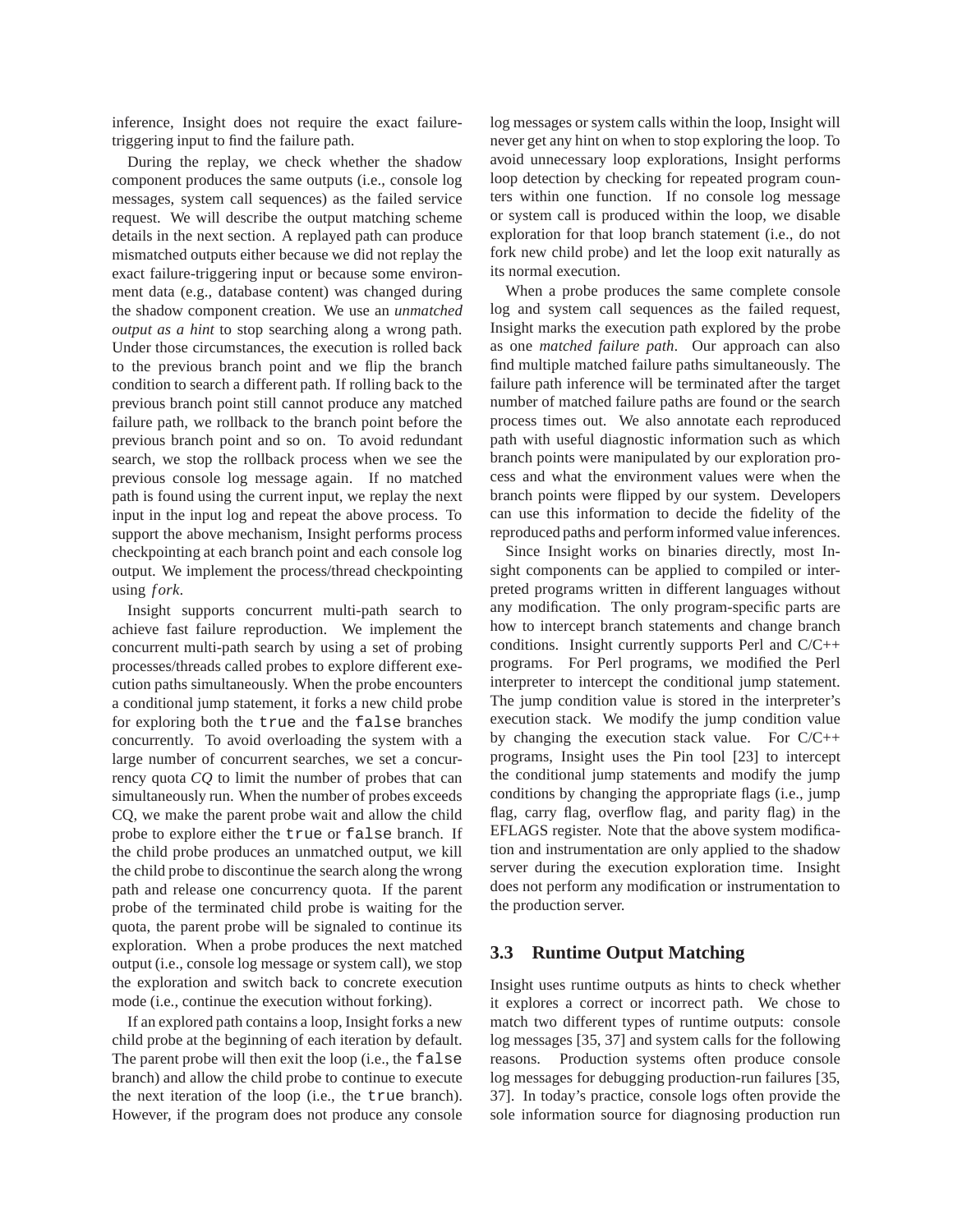failures. Since console log messages are inserted by software developers for recording operations considered to be important, they are often able to provide useful clues about key program execution states. However, we also observe some systems (e.g., open source software) contain a limited number of log messages. Under those circumstances, we propose to match system call traces because system calls can be easily collected using kernellevel tracing tools with negligible overhead (< 1% CPU load) and system calls often denote the key operations in the program. Different from user-level tracing tools such as ptrace [4], kernel-level tracing tools impose little overhead by avoiding context switches. We use SystemTap [5] in our current prototype.

During binary execution exploration, we continuously match the console log messages and system call sequences produced by the explored execution path with those from the failed production-run request. For console log matching, we adopt the same strategy as previous work [35, 37] by only considering the static text parts called *message templates* since the variable parts (e.g., timestamp, variable values) typically differs over different runs. Those message templates can be easily extracted from the source code and provided to Insight by software developers. Alternatively, we can extract the message templates directly from log files [34], which is however orthogonal to our work. We can also leverage parameter run-time values in the console log messages to extract more hints about the failure. We might be able to increase the failure path accuracy using those parameter values by incorporating Insight with taint analysis techniques. However, doing so will probably increase the runtime overhead. Our current results show that Insight can still successfully infer the failure paths without using those parameter values.

If the console log is too sparse, Insight still faces the challenge of large exploration scope. Thus, we use system calls as hints to guide our path search between any two consecutive console log messages *L*<sup>1</sup> and *L*2. We observe that each console log message is written into the console log file using a sequence of sys write system calls. The system call sequence *S* in-between those two groups of sys write calls are marked as the system call sequence between  $L_1$  and  $L_2$ . We use readlink and file descriptor contained in each sys write to identify whether it writes into the console log file. When we perform failure path search between  $L_1$  and  $L_2$ , we match the system call sequence *S*. We currently only consider system call types when we perform matching. We could also consider system call arguments or return values, which, however, might increase the system call tracing and matching overhead significantly.

When a mismatched system call is encountered, we roll back the exploration to the previous branch point and flip the branch condition to execute a different path. During our experiments, we observe that requiring an exact match sometimes prevents us from finding any matched path. The reason is that the same function call such as malloc might invoke slightly different numbers of system calls (e.g., mmap) depending on the application's heap usage. During those circumstances, we allow *k* mismatches (measured by string edit distance) to occur during system call sequence matching. We start from  $k = 0$  and gradually increase k until we either find a matched path or our search times out. During our experiments, we find *k* needs to be no more than 2.

### **4 System Evaluation**

In this section, we present the experimental evaluation for the Insight system. We first present our evaluation methodology followed by our experimental results.

#### **4.1 Evaluation Methodology**

**Case study systems.** We first test Insight using the virtual computing lab (VCL) [3] which is a production cloud computing infrastructure. VCL has been in production use for 9 years and has over 8000 daily users. Figure 1 shows the architecture of VCL. The key control part in VCL is the cluster of reservation servers which are written in about 145K lines of Perl code. The database server is configured to allow access from hosts in the same subnet, thus allowing the access from the shadow component. In our experiments, we deploy the Insight system on all the reservation servers and perform the insitu failure path inference over the reservation servers which produce the reservation failure messages.

We also test Insight with several real software bugs in a set of open source softwares (Apache, Squid, Lighttpd, PBZIP2, aget, and GNU Coreutils).

**Case study failures.** We evaluated Insight using a set of real failures listed in Table 1. We also report the number of function calls and branch points contained in each failure execution path along with the root cause function of each failure. Each failure contains one error message. In our experiments, we detect failures by intercepting error messages: console log messages containing *critical* or *fatal* keyword or are written into *stderr*.

**Evaluation metrics.** We first evaluate whether the reproduced failure execution path is useful for debugging by checking whether the reproduced execution shows the same failure symptom (i.e., throwing out the same error messages), covers the root cause functions and branch statements. We then evaluate the precision and efficiency of Insight using the following metrics: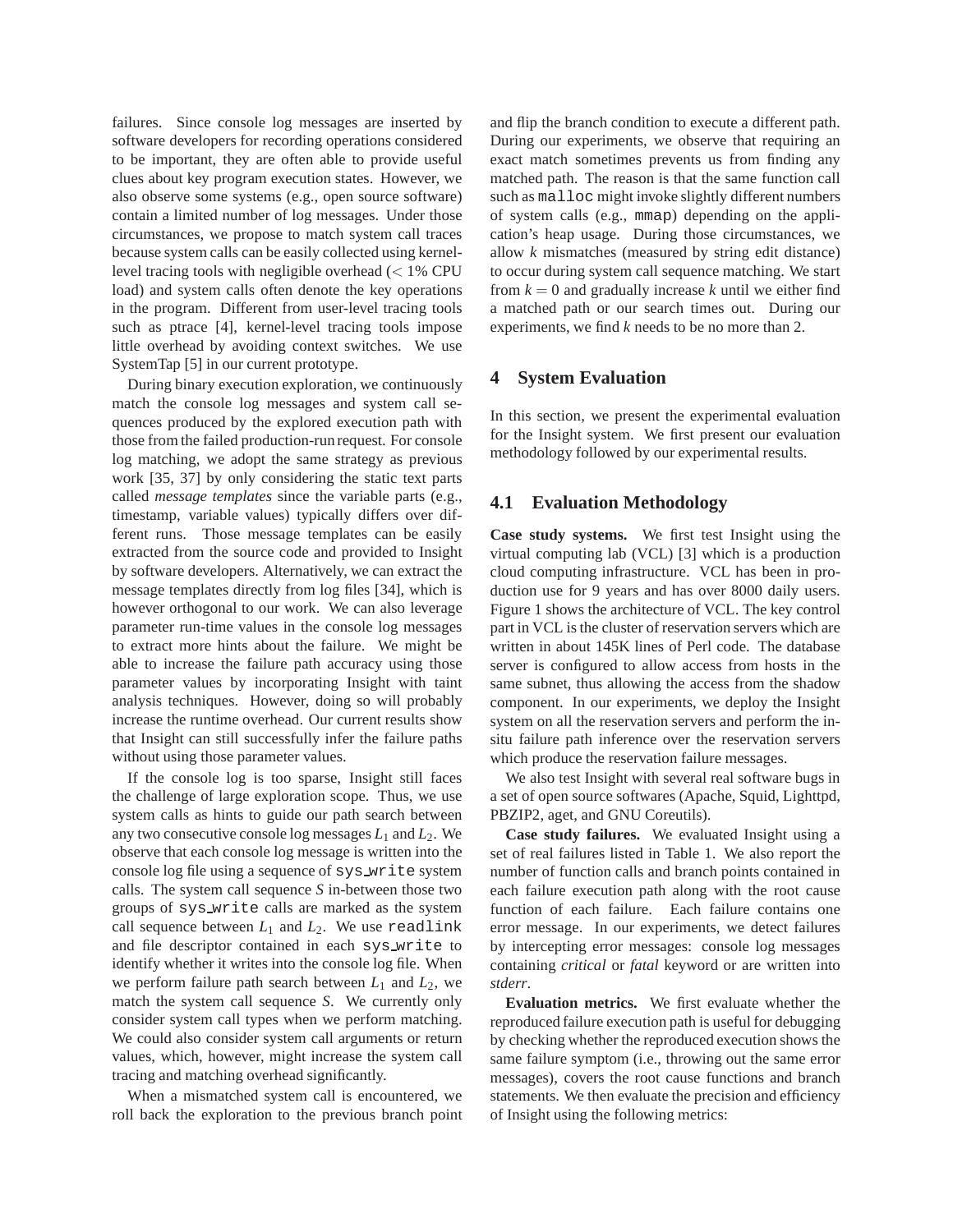| <b>System</b>           | <b>System</b><br>description | LOC  | <b>Failure path length</b> |                   | Num. of | <b>Failure description</b>                                                   | Root<br>cause  |
|-------------------------|------------------------------|------|----------------------------|-------------------|---------|------------------------------------------------------------------------------|----------------|
| name                    |                              |      | Num. of<br>Num. of         |                   | console |                                                                              | function       |
|                         |                              |      | functions                  | branches log msgs |         |                                                                              |                |
| <b>VCL</b>              | VM reservation               | 145K | 112                        | 378               |         | 132 Overlapping reservation failure: User tries to re-                       | computer_not   |
| (v2.2.1)                | server                       |      |                            |                   |         | quest the same VM reservation twice.                                         | being used     |
| $\overline{\text{VCL}}$ | VM reservation               | 145K | 299                        | 1331              |         | 290 Network failure: The management node fails to                            | ssh_status     |
| (v2.2.1)                | server                       |      |                            |                   |         | create the VM reservation on a physical host due to                          |                |
|                         |                              |      |                            |                   |         | the network failure on the host.                                             |                |
| <b>VCL</b>              | VM reservation               | 145K | 298                        | 1328              |         | 409 Authentication failure. The management node is $run\_ssh$                |                |
| (v2.2.1)                | server                       |      |                            |                   |         | unable to login into the reservation host due to a <i>command</i>            |                |
|                         |                              |      |                            |                   |         | missing public key.                                                          |                |
| <b>VCL</b>              | VM reservation               | 145K | 147                        | 601               |         | 178 Image corruption failure. The VM image file corre- load                  |                |
| (v2.2.1)                | server                       |      |                            |                   |         | sponding to the user request is corrupted and cannot                         |                |
|                         |                              |      |                            |                   |         | be copied.                                                                   |                |
| Apache                  | Web server                   | 176K | 176                        | 21212             |         | Authentication failure. Apache rejects a valid re-                           | groups_for     |
| (httpd-                 |                              |      |                            |                   |         | quest due to incorrect file name setting for Auth-<br><u>Luser</u>           |                |
| 2.0.55                  |                              |      |                            |                   |         | GroupFile option (#37566).                                                   |                |
| Apache                  | Web server                   | 209K | 164                        | 4983              |         | CGI failure. Apache does not handle a malformed                              | ap_scan_script |
| (httpd-                 |                              |      |                            |                   |         | header generated by CGI script correctly (#36090).                           | header_err     |
| 2.2.0)                  |                              |      |                            |                   |         |                                                                              | core           |
| Squid                   | Web cache and                | 110K | 588                        | 19679             |         | 195 Non-crashing stop failure. Squid is not able to                          | aclParseAcl    |
| (v2.6)                  | proxy server                 |      |                            |                   |         | handle a long value of "ACL name" option (#1702).                            | List           |
| Lighttpd                | Web server                   | 38K  | 730                        | 4308              |         | 3 Proxy failure. Lighttpd could not find the back-end                        | mod_proxy      |
| (v1.4.15)               |                              |      |                            |                   |         | server when configured as a reverse proxy for 1 back-                        | $_{check}$     |
|                         |                              |      |                            |                   |         | end server with round-robin policy (#516).                                   | extension      |
|                         | PBZIP2 Multithreaded         | 3.9K | 41                         | 58                |         | 14 Decompression failure. The program fails to decom-                        | decompress Er- |
| $(v1.4.15)$ data        |                              |      |                            |                   |         | press files with trailing garbage (#886625).                                 | rCheck Single  |
|                         | compression                  |      |                            |                   |         |                                                                              |                |
| aget                    | Multithreaded                | 1.5K | $\overline{2}$             | 8                 |         | <b>Download failure</b> . The program fails to download a http_get           |                |
| (v0.4.1)                | download                     |      |                            |                   |         | file when setting the number of threads bigger than                          |                |
|                         | accelerator                  |      |                            |                   |         | the maximum concurrent connection allowed in the                             |                |
|                         |                              |      |                            |                   |         | server holding the file.                                                     |                |
| rmdir                   | <b>GNU</b> coreutils         | 0.2K | $\overline{2}$             | $\overline{24}$   |         | 2 Option failure. The program does not handle trailing <i>remove parents</i> |                |
| (v4.5.1)                |                              |      |                            |                   |         | slashes with the "-p".                                                       |                |
| $\overline{\ln}$        | <b>GNU</b> coreutils         | 0.6K | $\mathbf{1}$               | 47                |         | <b>Option failure</b> . The program does not handle "target- do link"        |                |
| (v4.5.1)                |                              |      |                            |                   |         | directory" correctly.                                                        |                |
| touch                   | <b>GNU</b> coreutils         | 0.5K | $\mathbf{1}$               | 7                 |         | Time failure. The program rejects a valid input with <i>main</i>             |                |
| (v7.6)                  |                              |      |                            |                   |         | the leap second.                                                             |                |

Table 1: Real system failures used in our experiments. All the failures have one error log message produced during the failure run.

1) *Call path difference* denotes the deviation of the call path discovered by Insight from the original call path of the failed production run. The call path consists of a sequence of invoked functions during the execution. We used the *string edit distance* to measure the deviation between two compared call paths. We instrumented all the tested programs to record the original call path of the failed production run. Generally, the call path difference reflects how close the reproduced execution is to the original execution.

2) *Normalized branch difference*. We use the branch difference to denote the deviation at the branch level between the path reproduced by Insight and the original failure path. We also use the *string edit distance* to measure the branch difference between two execution paths. To perform comparison between different application failures, we normalize the branch difference of each failure using its maximum string edit distance between the reproduced path and the original path (i.e., no overlapping at all).

Generally, the call path difference and the branch difference reflect how close the reproduced execution is to the original execution. The branch difference is a more fine-grained comparison than the call path difference.

3) *Percentages of flipped branches* denotes the percentage of the branches whose conditions are manipulated by Insight due to incomplete environment information or different input.

4) *Exploration time* defines the time taken by Insight to discover the target number of the matched failure paths.

5) *Performance impact and overhead.* We evaluate the runtime performance impact of Insight to the production system by comparing the per-request processing time between with and without the Insight system. We also report the overhead of the Insight system in terms of additional resource consumptions.

**Impact of environment data.** To understand the impact of the environment information on the accuracy of our in-situ failure path inference, we compare the failure inference accuracy results under three different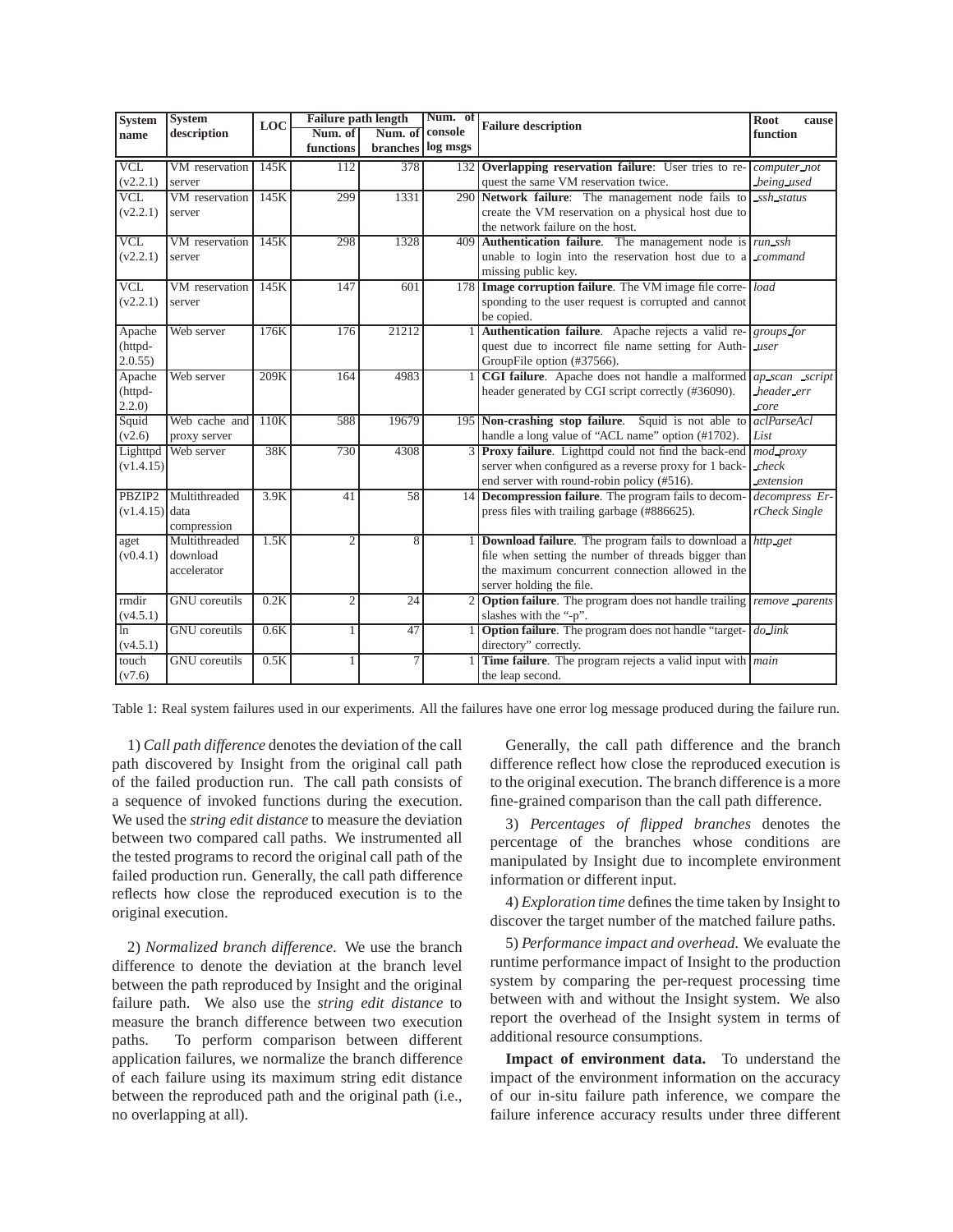| <b>Failure</b> name   | <b>Environment setting</b>                         | Call path        | <b>Branch</b>  | <b>Cover root</b> | <b>Cover root</b> |
|-----------------------|----------------------------------------------------|------------------|----------------|-------------------|-------------------|
|                       |                                                    | difference       | difference     | cause functions   | cause branches    |
|                       | Complete environment data                          | $\mathbf{0}$     | $\overline{0}$ | Yes               | Yes               |
| VCL overlapping       | Partial environment data                           | $\theta$         | $\overline{0}$ | Yes               | Yes               |
| reservation failure   | No environment data                                | $\mathbf{0}$     | $\overline{0}$ | Yes               | Yes               |
|                       | Complete environment data                          | $\overline{0}$   | $\theta$       | Yes               | Yes               |
| <b>VCL</b><br>network | Partial environment data                           | $\overline{0}$   | 3.4%           | Yes               | Yes               |
| failure               | No environment data                                | Failed           | Failed         | N/A               | N/A               |
| <b>VCL</b>            | Complete environment data                          | $\theta$         | $\theta$       | Yes               | Yes               |
| Authentication        | Partial environment data                           | $\Omega$         | 2.7%           | Yes               | Yes               |
| failure               | No environment data                                | Failed           | Failed         | N/A               | N/A               |
| <b>VCL</b>            | Complete environment data                          | $\Omega$         | $\Omega$       | Yes               | Yes               |
| Image                 | Partial environment data                           | $\overline{0}$   | 3.1%           | Yes               | Yes               |
| corruption failure    | No environment data                                | Failed           | Failed         | N/A               | N/A               |
| Apache                | Original input                                     | $\Omega$         | $\Omega$       | Yes               | Yes               |
| authentication        | Same input type $+$ console log                    | 17               | 66%            | Yes               | Yes               |
| failure               | Same input type $+$ console $log +$ system call    | 11               | 61.5%          | Yes               | Yes               |
|                       | Original input                                     | $\Omega$         | $\Omega$       | Yes               | Yes               |
|                       | Apache CGI failure Same input type $+$ console log | 140              | 41.8%          | Yes               | Yes               |
|                       | Same input type $+$ console $log +$ system call    | 9                | 14.8%          | Yes               | Yes               |
|                       | Original input                                     | $\overline{0}$   | $\overline{0}$ | Yes               | Yes               |
| Squid failure         | Same input type $+$ console log                    | $\mathbf{0}$     | 0.0001%        | Yes               | Yes               |
|                       | Same input type $+$ console $log +$ system call    | $\mathbf{0}$     | 0.0001%        | Yes               | Yes               |
|                       | Original input                                     | $\overline{0}$   | $\Omega$       | Yes               | Yes               |
| Lighttpd failure      | Same input type $+$ console log                    | $\mathbf{0}$     | 0.8%           | Yes               | Yes               |
|                       | Same input type $+$ console $log +$ system call    | $\mathbf{0}$     | 0.8%           | Yes               | Yes               |
|                       | Original input                                     | $\overline{0}$   | $\Omega$       | Yes               | Yes               |
| PBZIP2 failure        | Same input type $+$ console log                    | 1                | 4.4%           | Yes               | Yes               |
|                       | Same input type $+$ console $log +$ system call    | $\mathbf{0}$     | 1.3%           | Yes               | Yes               |
|                       | Original input                                     | $\overline{0}$   | $\overline{0}$ | Yes               | Yes               |
| aget failure          | Same input type $+$ console log                    | $\mathbf{0}$     | $\overline{0}$ | Yes               | Yes               |
|                       | Same input type $+$ console $log +$ system call    | $\overline{0}$   | $\overline{0}$ | Yes               | Yes               |
|                       | Original input                                     | $\overline{0}$   | $\overline{0}$ | Yes               | Yes               |
| rmdir failure         | Same input type $+$ console log                    | $\overline{0}$   | 17.5%          | Yes               | Yes               |
|                       | Same input type $+$ console $log +$ system call    | $\mathbf{0}$     | 5.3%           | Yes               | Yes               |
|                       | Original input                                     | $\theta$         | $\Omega$       | Yes               | Yes               |
| In failure            | Same input type $+$ console log                    | $\boldsymbol{0}$ | 25.3%          | Yes               | Yes               |
|                       | Same input type $+$ console $log +$ system call    | $\mathbf{0}$     | 9.1%           | Yes               | Yes               |
|                       | Original input                                     | $\overline{0}$   | $\Omega$       | Yes               | Yes               |
| touch failure         | Same input type $+$ console log                    | $\mathbf{0}$     | 53.5%          | Yes               | Yes               |
|                       | Same input type $+$ console $log +$ system call    | $\theta$         | $\overline{0}$ | Yes               | Yes               |

Table 2: Summary of Insight failure path inference accuracy results.

environment contexts in the VCL system: 1) *complete environment data* where all the query results from the database are assumed to be the same during the whole failure path inference process; 2) *partial environment data* where all the database entries that are related to the failed reservation request are deleted to emulate the case when the failure inference is triggered after the reservation server clears up the failed requests. However, the shadow server can still access some general database information such as "computer load state" and "OS type" needed by the failure path finding; and 3) *no environment data* where all the query results from the database are unavailable. This emulates the case of offline failure reproduction.

Since all the C/C++ server failures are produced under stand-alone mode, we could not evaluate the impact of the environment data on the open source systems.

**Impact of input.** We evaluate the impact of the input

by performing failure reproduction using the original failure triggering input or using a different input that does not trigger the failure but is of the same type as the original input.

We define the *same type of input* for different open source systems as follows: 1) *Apache authentication failure*: the same type of input is a http request to access a webpage with a correct AuthGroupFile setting; 2) *Apache CGI failure*: the same type of input is a http request to execute a normal CGI script; 3) *Squid failure*: we use a default configuration file with a normal "ACL name"; 4) *Lighttpd failure*: we use a http request using a reverse proxy with two back-end servers instead of one back-end server that makes the system fail; 5) *PBZIP2 failure*: we use a compressed file with no trailing garbage; 6) *aget failure*: we use a request that does not have restriction on the maximum concurrent connection; 7) *rmdir failure*: we use a command without the "-p"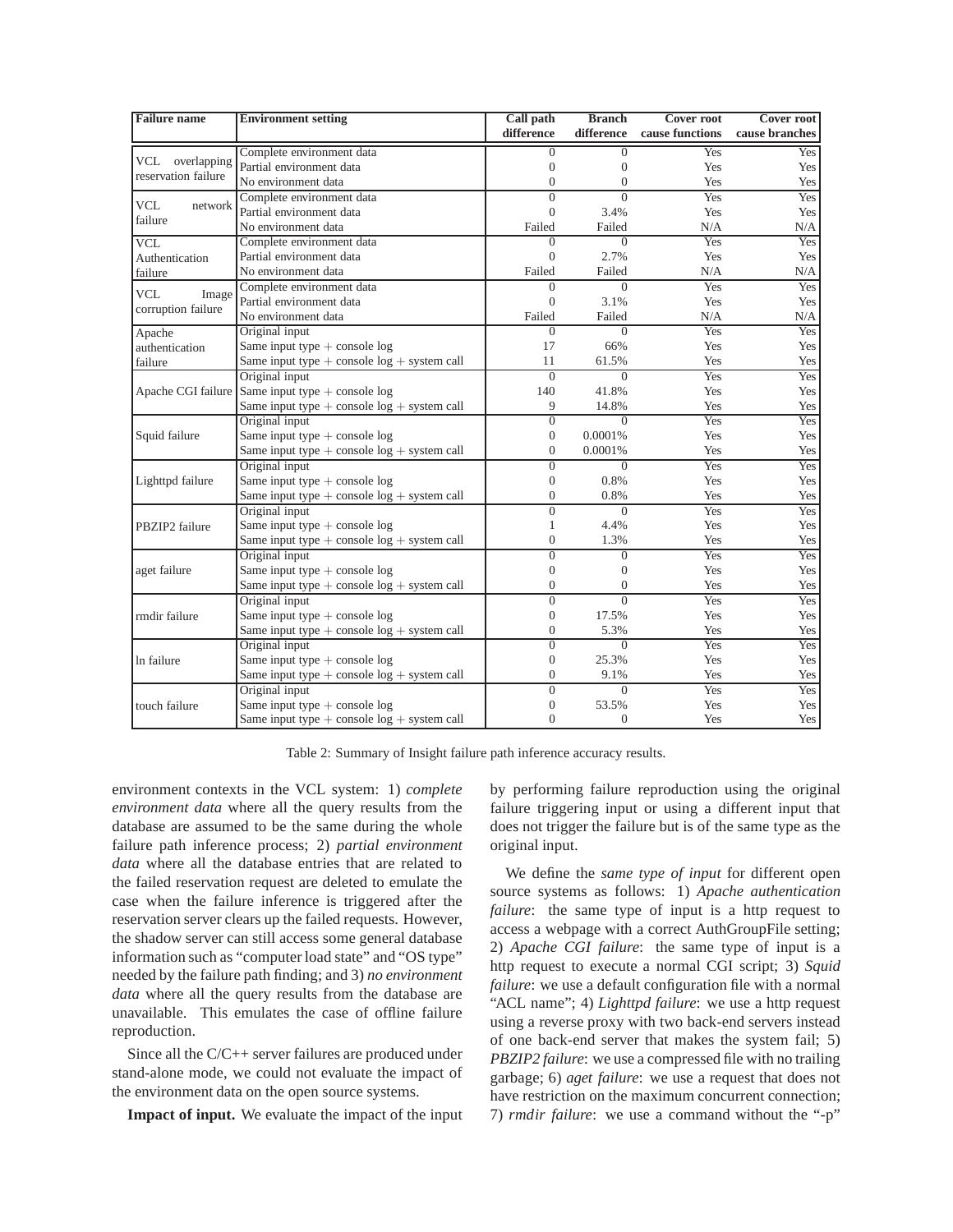option; 8) *ln failure*: we use a command without the "target-directory" option; and 9) *touch failure*: we use an input that does not have a leap second.

Since the inputs (i.e., reservation requests) in the VCL system are stored in the database, they are considered as part of the environment data.

We conducted all the experiments on a computer cluster in our lab. Each cluster node is equipped with a quad-core Xeon 2.53GHz CPU, 8GB memory, and is connected to Gigabit network. Each host runs CentOS 6.2 64-bit with KVM 0.1.2. The guest VMs run CentOS 6.2 32-bit and are configured with one virtual CPU and 2GB memory. We repeated each experiment five times and report the mean and standard deviation values. In all experiments, we set the concurrency quota *CQ*=20.

#### **4.2 Results and Analysis**

**Failure path accuracy result summary.** Table 2 summarizes the accuracy of the failure paths reproduced by Insight for different failures. We observe that the environment data in VCL allows Insight to find the exact failure paths for all the VCL failures. With partial environment data, Insight can still achieve high accuracy with  $0$  call path difference and small  $\ll$ 5%) branch difference. However, when we remove all the environment data, emulating the offline failure reproduction situation, we cannot find any matched path for three out of four VCL failures after searching for several hours. This indicates that environment data plays a crucial role in timely failure path finding because they can greatly reduce the search scope for the binary execution exploration.

For the open source software systems, we observe that with the original failure-triggering inputs, Insight can always reproduce the exact failure path for each failure. When given the same type of input (see Section 4.1 for the definition of the same input type), Insight can still reproduce high fidelity failure paths with 0 call path difference and small  $(< 10\%)$  branch difference for most failure cases. The only exceptions are those failures that include only 1 error message without any other console log messages. This is expected as Insight has too few runtime outputs to guide the exploration. However, we observe that system call sequences can greatly help improve the failure path inference accuracy for the failure cases where sparse console logs are present. The branch difference reduction can be up to 100% (i.e., the branch difference of the touch time failure is reduced from 53.5% to 0).

We then validate whether the failure paths reproduced by Insight cover the root cause functions and branches by manually analyzing the source code. We observe that the failure paths found by Insight always cover the



Figure 2: Percentage of flipped branches for VCL failures.



Figure 3: Total failure reproduction time (i.e., the shadow component creation time  $+$  failure path search time) for reproducing VCL failures.

root cause functions and branches. Another interesting observation we observe is that the root cause branch points often do not appear right before the error message is produced, but reside in the middle of the execution path. For example, in the VCL overlapping reservation failure case, the error message "Reservation failed on vmsk1: process failed because computer is not available" does not provide the correct clue that the reservation failure is caused by an overlapping reservation not by the machine is not available. However, the failure path found by Insight covers the root cause branch where *pgrep* returns a process matching the request ID, indicating the same reservation has been made on the machine. For the Lighttpd failure, the reproduced path shows that the failure is caused by the back-end server lookup operation returning *empty* when the round-robin policy is employed and there is only one back-end server. The buggy code segment does not appear right before the error message.

We also examined how VM cloning helps Insight to find the failure paths. For example, the shadow component of the VCL reservation server inherits the configuration files that specify the supporting VM types (e.g., xCat, KVM), VM image locations, and public keys. Without those configuration parameters, it is extremely difficult to perform any replay. Similarly, the configuration file of Squid defines the permissions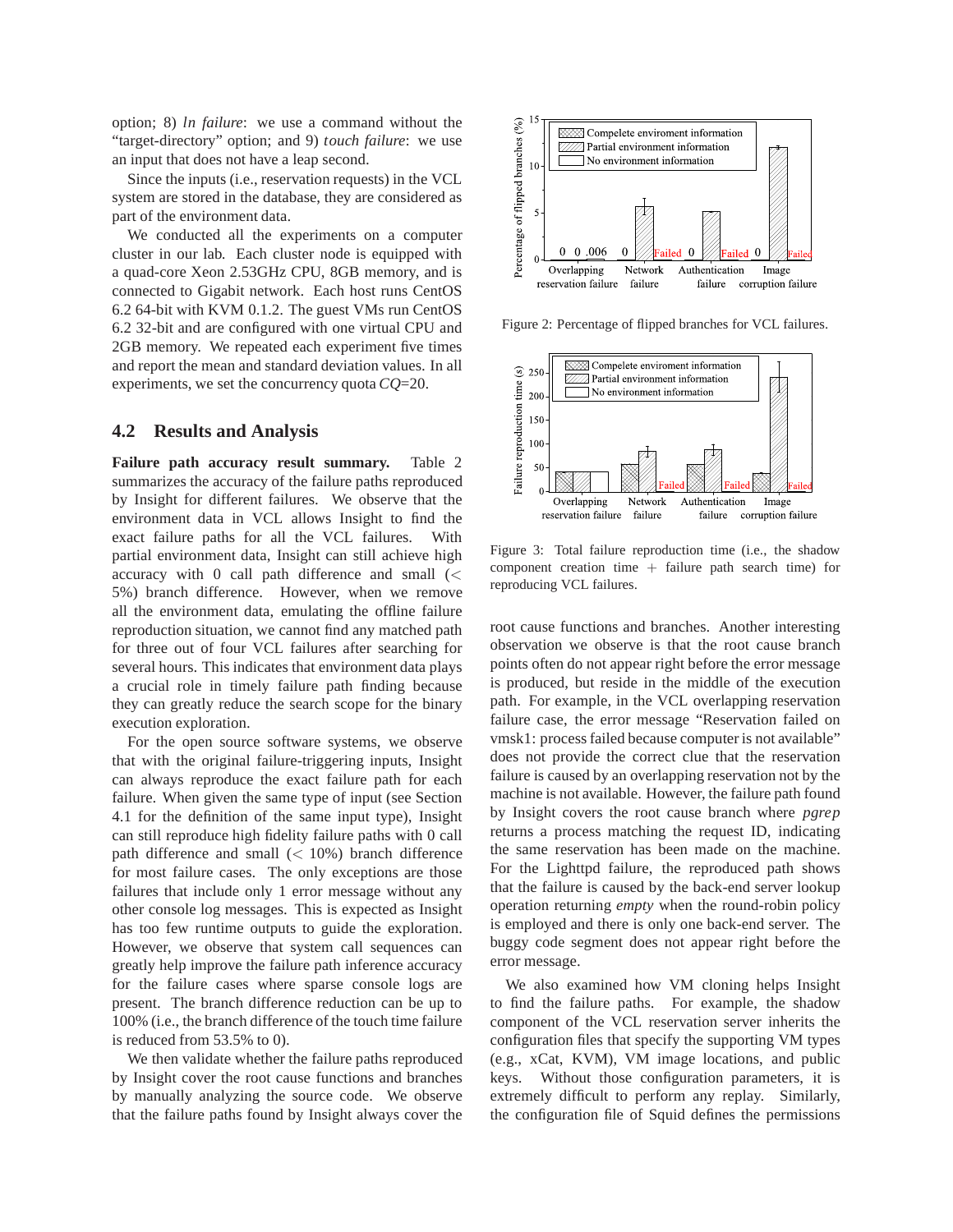

Figure 4: Failure reproduction time results for open source software bugs.

associated with the "ACL" name which are needed by the failure reproduction. In Lighttpd, code modules such as mod proxy and back-end servers are specified in the configuration file. Additionally, VM cloning also ensures the same third-party libraries are installed on the shadow component.

**Detailed VCL failure reproduction results.** We now present the detailed failure reproduction results for all the VCL failures. Table 2 shows the branch difference for different VCL failures. As mentioned in the accuracy result summary, Insight can find a failure path with little branch difference compared to the original failure path when in-situ failure reproduction is performed.

Figure 2 shows the percentage of branch points that are flipped by our binary execution exploration engine during path finding. We observe that Insight only flips a small number of branches when part of the environment data is not available.

Figure 3 shows the failure reproduction time for the VCL failures. The reproduction time includes the time for Insight to create the shadow component and the time taken to search the failure path. We observe that Insight can reproduce the failure path within a few minutes. It took Insight about 30 seconds to create the shadow component using live VM cloning. We also observe that the environment data has an impact on the failure reproduction time. When complete environment data is available, Insight can quickly reproduce the failure path within tens of seconds. When part of the environment data is missing, the reproduction time is longer, taking up to 250 seconds to complete. As mentioned before, when no environment data is available, Insight cannot find any matched failure paths after searching for several hours.

**Detailed open source software failure reproduction results.** We now present the results for the open source software bugs. Table 2 shows the normalized branch difference for the open source system failures. Figure 4 shows the failure reproduction time. We observe that with the original inputs, Insight can always reproduce the exact failure paths within tens of seconds including the shadow component creation time.

Given the same types of inputs, Insight can still reproduce the failure paths for Squid, PBZIP2, aget, and all the Coreutils failures within several minutes. However, Insight cannot reproduce the Apache authentication failure, the Apache CGI failure, and Lighttpd failure within a short period of time  $(< 1$ hour) which is a requirement for our in-situ failure reproduction. The reason is that those open source systems produce zero or very few (i.e., 3) console log messages except the error message during their failure executions. With such little guidance, Insight is faced with a large path search scope. Under those circumstances, Insight uses a code selector in a similar way as  $S^2E$  [12] to limit the path exploration within a specified target code module. For the Apache authentication failure, the target code module is the authentication module. For the Apache CGI failure, the target code module is the CGI component that handles CGI scripts. For Lighttpd, mod\_proxy is the target code module. After limiting the path exploration scope, Insight is able to find the failure paths within tens of seconds.

We observe that system call sequences can greatly reduce the branch difference for those failures with few console logs. We also notice that the branch difference in the Apache authentication failure is significantly larger than the other failure cases when the original input is absent. The reason is that the program includes a large loop that includes many branch points but does not generate any console log message or system call. Because of the input difference, Insight executes the loop with a different number of iterations from the original failure execution, which causes the high branch difference.

Generally, we observe a higher branch differences in the open source failures than those in the VCL failures. This is expected as the open source software systems have less environment data to leverage under the stand alone mode and contain fewer console logs than the VCL system. Insight can definitely benefit from a rich set of environment data and a system with a good number of console logs. Based on our observation and feedback from our industry partners, we believe most production systems do contain abundant console logs as they are the sole information source for the software developer to diagnose production failures.

We also wish to compare Insight with existing static analysis and symbolic execution approaches. Unfortunately, none of them can support the Perl program that forms the main part of the VCL production cloud management service. For open source software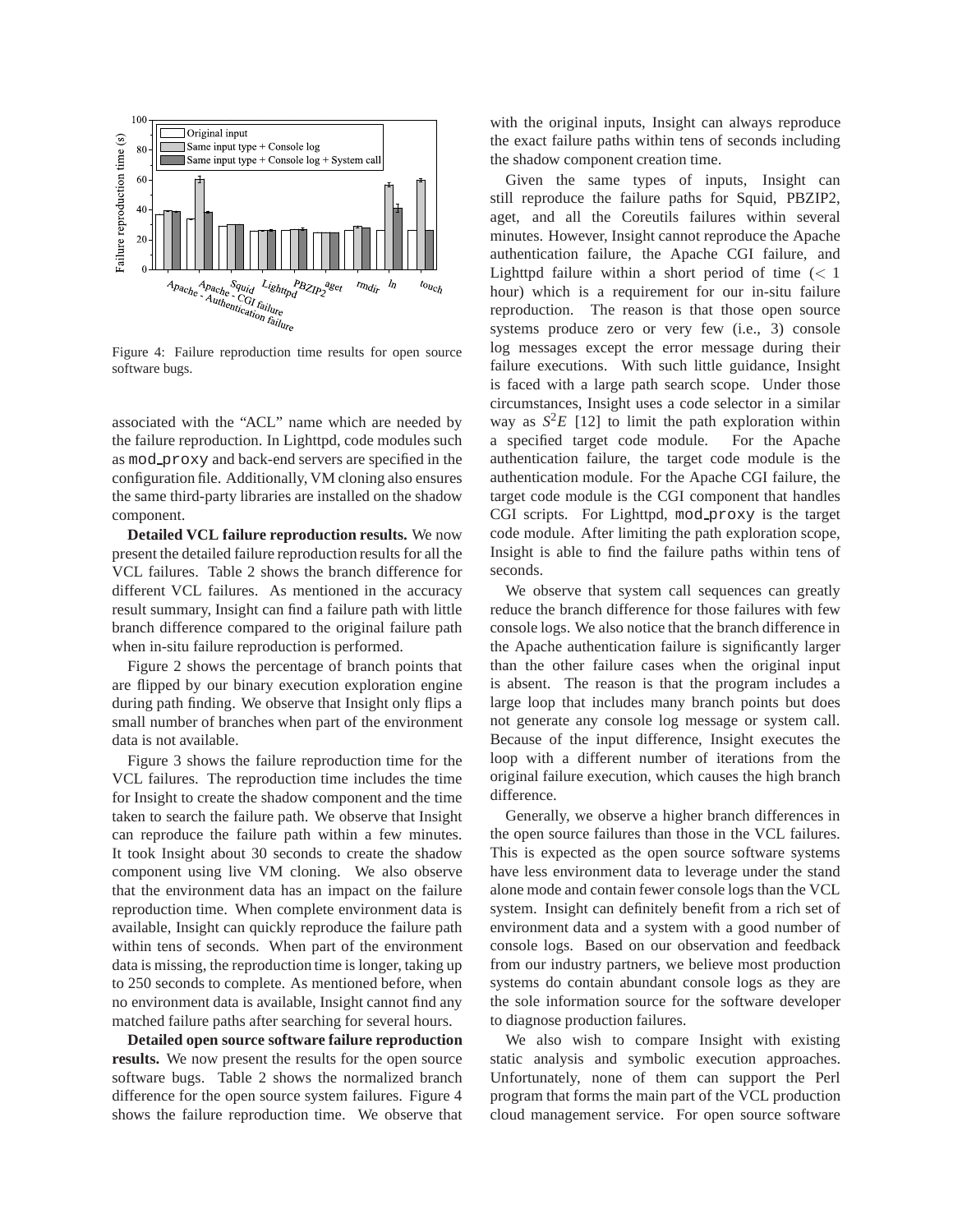| <b>System</b> | <b>Production runtime overhead</b> |           | Logging overhead (1 day)                          |             |                                                                          |                                          | <b>Shadow</b>  | Stop-and-copy                             |
|---------------|------------------------------------|-----------|---------------------------------------------------|-------------|--------------------------------------------------------------------------|------------------------------------------|----------------|-------------------------------------------|
|               | With system call   With shadow     |           | Console log                                       | Input $log$ |                                                                          | Interaction log System call log creation |                | time                                      |
|               | tracing                            | component |                                                   |             |                                                                          |                                          | time           |                                           |
| <b>VCL</b>    | N/A                                |           |                                                   |             | $< 0.3\%$   0.49 $\pm$ 0.01 GB   0.13 $\pm$ 0.01 GB   0.86 $\pm$ 0.01 GB |                                          |                | $N/A$ 26.7 $\pm$ 2.3 s 49.6 $\pm$ 15.9 ms |
| Apache        | $1\%$                              |           | $< 0.2\%$   0.3 $\pm$ 0.01 MB   19.6 $\pm$ 0.1 MB |             |                                                                          | $N/A$ 11.9 $\pm$ 0.01 MB                 | $23 \pm 1.3$ s | $38.6 \pm 6.5$ ms                         |

Table 3: Performance and resource overhead of the Insight system. Request rate in VCL: 120 VM reservation requests per minute. Request rate in Apache: 50 HTTP requests per second.

systems, we found that Insight can achieve much faster failure reproduction. For example, static analysis techniques need up to 28 minutes to analyze an Apache failure [37]. Symbolic execution requires up to 6 hours to explore a program with 1.3 KLOC [12]. This is expected as Insight can leverage many environment data and runtime outputs to greatly reduce the path search scope.

**Insight system overhead.** Table 3 shows the performance and resource overhead of the Insight system for the VCL reservation server and the Apache server. The results for other open source servers are omitted as they are similar to the Apache results. Insight does not require any system instrumentation during the production run except the system call tracing. We observe that the system call tracing imposes  $\lt$ 1% performance impact and <1.5% CPU load to the production server. The performance impact is measured by comparing the per-request processing time when running systems without system call tracing and with system call tracing. We also measure the performance impact for the production operation when the production server runs concurrently with the shadow server. Again, we observe very little performance impact. We also study the logging overhead incurred by Insight. We can see the logging overhead is small compared to the capacity of modern storage systems. Finally, we measured the shadow component creation time and stopand-copy time for different servers. The results show that we can finish the live VM cloning and shadow server configuration within 30 seconds. During the shadow server creation, we only need to pause the production server for less than 100 milliseconds.

# **5 Conclusion**

We have presented Insight, an in-situ failure path inference system for online services running inside the production computing environment. Insight uses a shadow component to achieve efficient onsite failure inference while imposing minimum interference to the production service. Insight employs a guided binary execution exploration process to achieve accurate failure path inference by exploiting the production-site environment data and two different types of runtime outputs (i.e., console logs, system calls).

Our initial prototype implementation shows that Insight is both feasible and efficient. We tested Insight using real request failures collected on a production cloud computing infrastructure and a set of real software bugs in open source software systems. Our experiments show that Insight can efficiently use the environment data and runtime outputs to find the failure paths with high fidelity (i.e., little difference from the original failure path) within a few minutes. Insight is lightweight and unobtrusive, imposing negligible overhead to the production service.

# **Acknowledgment**

We thank the anonymous reviewers and our shepherd Erik Riedel for their valuable comments. We also thank VCL system administrators Aaron Peeler and Andy Kurth for providing us with the log data and their generous help on validation. We thank Anwesha Das for helping with the experiments. This work was sponsored in part by NSF CNS0915567 grant, NSF CNS0915861 grant, NSF CAREER Award CNS1149445, U.S. Army Research Office (ARO) under grant W911NF-10-1-0273, IBM Faculty Awards and Google Research Awards. Any opinions expressed in this paper are those of the authors and do not necessarily reflect the views of NSF, ARO, or U.S. Government.

#### **References**

- [1] The 10 biggest cloud outages of 2012. http://www.crn.com/slide-shows/cloud/240144284/the-10- biggest-cloud-outages-of-2012.htm/.
- [2] Amazon EC2 Service Disruption Summary. http://aws.amazon.com/message/65648/.
- [3] Apache VCL. https://vcl.ncsu.edu.
- [4] Process trace. http://linux.die.net/man/2/ptrace/.
- [5] Systemtap. https://sourceware.org/systemtap/.
- [6] G. Altekar and I. Stoica. ODR: output-deterministic replay for multicore debugging. In *SOSP*, 2009.
- [7] M. Attariyan, M. Chow, and J. Flinn. X-ray: Automating root-cause diagnosis of performance anomalies in production software. In *OSDI*, 2012.
- [8] G. Brat, K. Havelund, S. Park, and W. Visser. Java pathfinder-second generation of a java model checker. In *Workshop on Advances in Verification*, 2000.